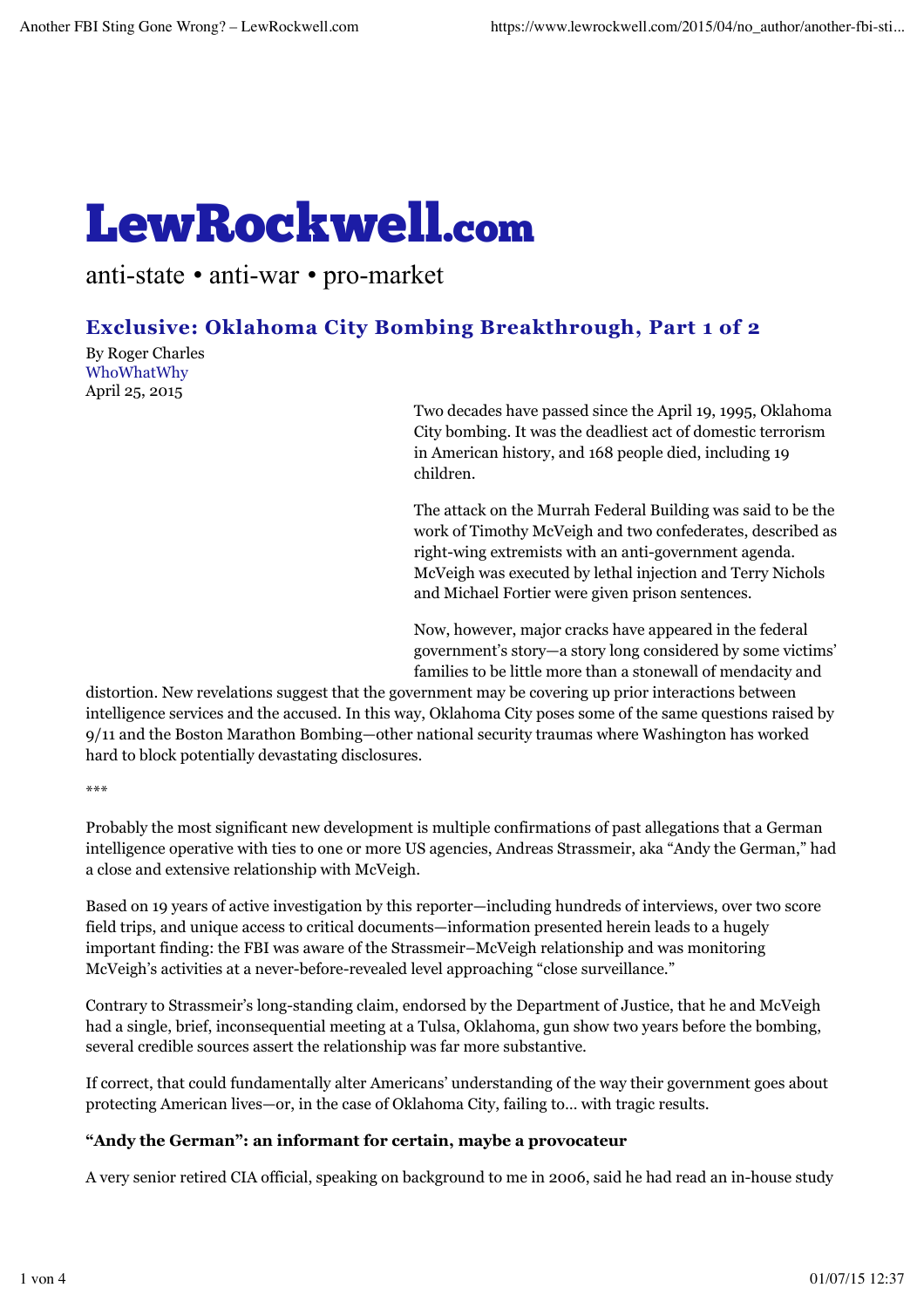

[http://whowhatwhy.org/wp-content/uploads/2015/04/The-Murrah-

Federal-Building-two-days-after-the-bombing..jpg] *The Murrah Federal Building two days after the bombing.*

examining whether the Agency had any "exposure" in OKBOMB (the FBI Major Case name for the bombing investigation).

While the study cleared the US spy agency, it identified a German intelligence operative as being involved. This individual was Andreas Strassmeir. According to my source, although the CIA report stated that Strassmeir worked for the German government, it also said that the intelligence he was collecting on McVeigh had been shared with the FBI.

Strassmeir came to the United States and became active in right wing and neo-Nazi circles, ultimately becoming security director of Elohim City, an extremist "Christian Identity" enclave in eastern Oklahoma. Run by the "Reverend" Robert Millar, a cunning manipulator who also served as a Cooperating Source for the FBI—think "Whitey Bulger of the Ozarks"—Elohim City was a major way-station for neo-Nazi and other white supremacists who in 1983 declared war on what they termed the Zionist Occupation Government (ZOG). Strassmeir began living there in August 1991.

But he did not fit the profile of an angry social misfit living in the pinewoods. His father had been a high-level apparatchik in the German national government, and his brother was a Berlin city councilman. Strassmeir himself had served in positions of authority in the German Army.

\*\*\*

In March 1997, as McVeigh's trial was unfolding in Denver federal district court, the Department of Justice provided his defense team with a large dump of discovery materials. These included reports from interviews by FBI agent Robert Blecksmith with officials in seven "federal government law enforcement and intelligence agencies to determine if ANDREAS CARL STRASSMEIR was ever a cooperating witness or confidential source."

The subject of these interviews was raised by McVeigh's principal defense attorney, Stephen Jones. He wanted to know if Strassmeir ever had any kind of relationship with any federal agency.

Six entities—Customs, Defense Intelligence Agency, Internal Revenue Service, National Security Agency, Secret Service, Drug Enforcement Agency and the U.S. Marshals Service—responded that they had found no relevant records. (Interestingly, no request was made of the Bureau of Alcohol, Tobacco and Firearms (ATF), which would have had an interest in weapons activities at Elohim City.)

But the response of the CIA's Office of General Counsel was quite different. Attorney Linda Cipriani revealed only that she had provided to DOJ attorney Beth Wilkinson "the results [of a records search] to determine if Strassmeir, white male date of birth 5/17/59, had ever worked for or been affiliated with her agency." But that did not answer Agent Blecksmith's question.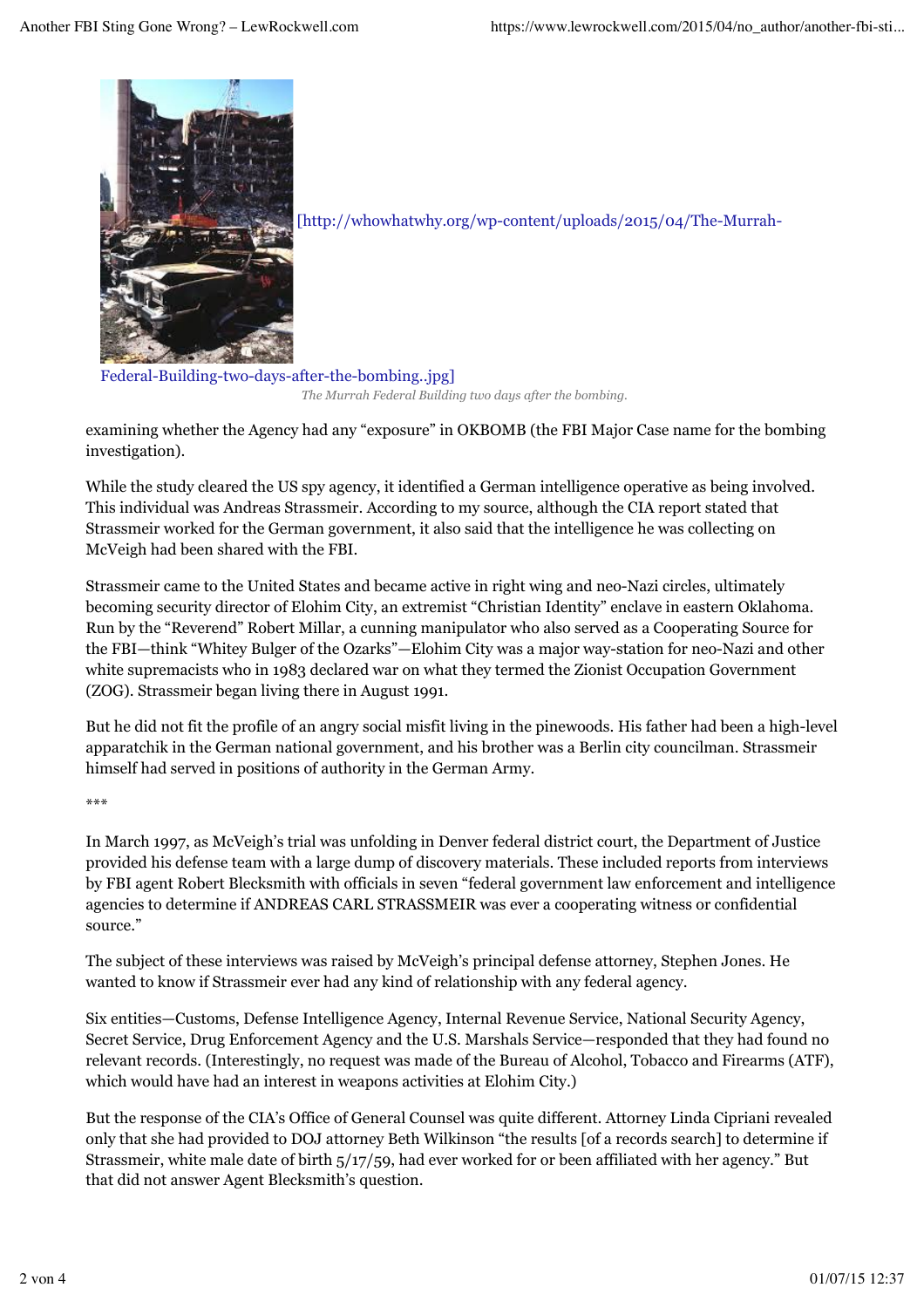Note that Cipriani did not declare unambiguously, as did six other federal law enforcement and intelligence agencies, that there was "no record or information indicating that Strassmeir" had any relationship with those agencies.

Understandably, McVeigh's attorney was eager to learn exactly what had turned up in that CIA records search on Strassmeir. *But that information was never disclosed*. Jones requested that the presiding judge, Richard Matsch, order DOJ to share the information presented it by the CIA, but Matsch refused to do so.

\*\*\*

So, were McVeigh, Nichols and Fortier disgruntled domestic terrorists operating on their own? Apparently not, according to one long-time FBI Confidential Informant (CI).

Shortly after the April 19, 1995, bombing, John Matthews, a CI targeting right wing and neo-Nazi groups (but expressly forbidden to target OKBOMB-related information), reported to his FBI handler information relevant to McVeigh. Matthews recounted how, a few years before the Oklahoma City attack, he had attended a weekend training session in Austin, Texas, for a suspect paramilitary group. While at this meeting, Matthews met two ex-soldiers, introduced as "Tim" and "Andy."

In the post-bombing media deluge, Matthews realized that "Tim" was Timothy McVeigh, When Matthews related his information about "Tim" and "Andy the German" to Don Jarrett of Phoenix, his FBI handler, Jarrett responded, "We know, John. Don't worry about it. We got it covered."

*Newsweek* confirmed this statement, and others, by Matthews in preparing its November 28, 2011,cover story [http://www.newsweek.com/my-life-white-supremacist-66247] on white supremacists.

Further corroboration of extensive interactions between McVeigh and Strassmeir come from Bill Buford, the retired former head of the Little Rock ATF office. Buford said on the record that he knew of both verbal and written reports putting McVeigh at Elohim City. He also stated that while none of this material was provided to the defense teams in discovery, it was included in an FBI summary report sent to DOJ.

Additionally, FBI Agent James Carlile, has said on the record: "…McVeigh had been in there [Elohim City] and probably tried to recruit somebody… "

### **Read the Whole Article** [http://whowhatwhy.org/2015/04/22/exclusive-oklahoma-city-bombingbreakthrough-part-1-of-2/]

Copyright © 2015 WhoWhatWhy

# **From The Web** Sponsored Links by Taboola

**Walmart Cams Caught Really Disturbing Things FrivolFluff**

#### **16 Of The Richest Women On The Planet!**